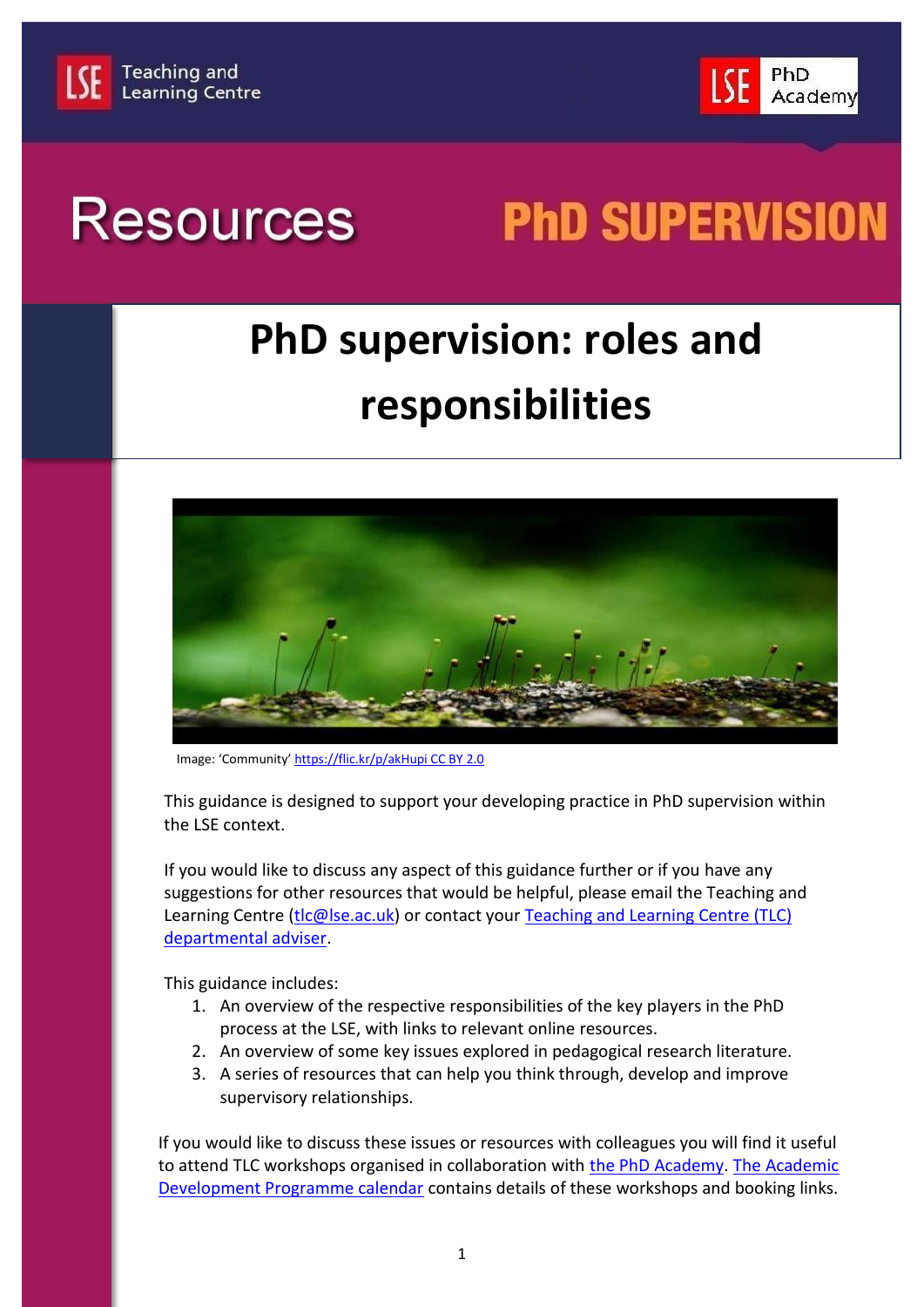



### Contents

| <b>Respective roles and responsibilities</b> | Page 3 |
|----------------------------------------------|--------|
| Doctoral programme directors                 | 3      |
| <b>Students and supervisors</b>              | 4      |
| <b>Modelling supervisory relationships</b>   | 5      |
| <b>Supervision as management</b>             | 5      |
| <b>Supervision as community</b>              | 6      |
| <b>Resources</b>                             | 8      |
| Roles of the supervisor                      | 8      |
| <b>Supervision expectation scales</b>        | 8      |
| Supervisor/student alignment                 | 8      |
| Co-supervision                               | 9      |
| <b>Thinking writing</b>                      | 9      |
| <b>Patter blog</b>                           | 9      |
| Social media/networking                      | 9      |
| <b>References</b>                            | 10     |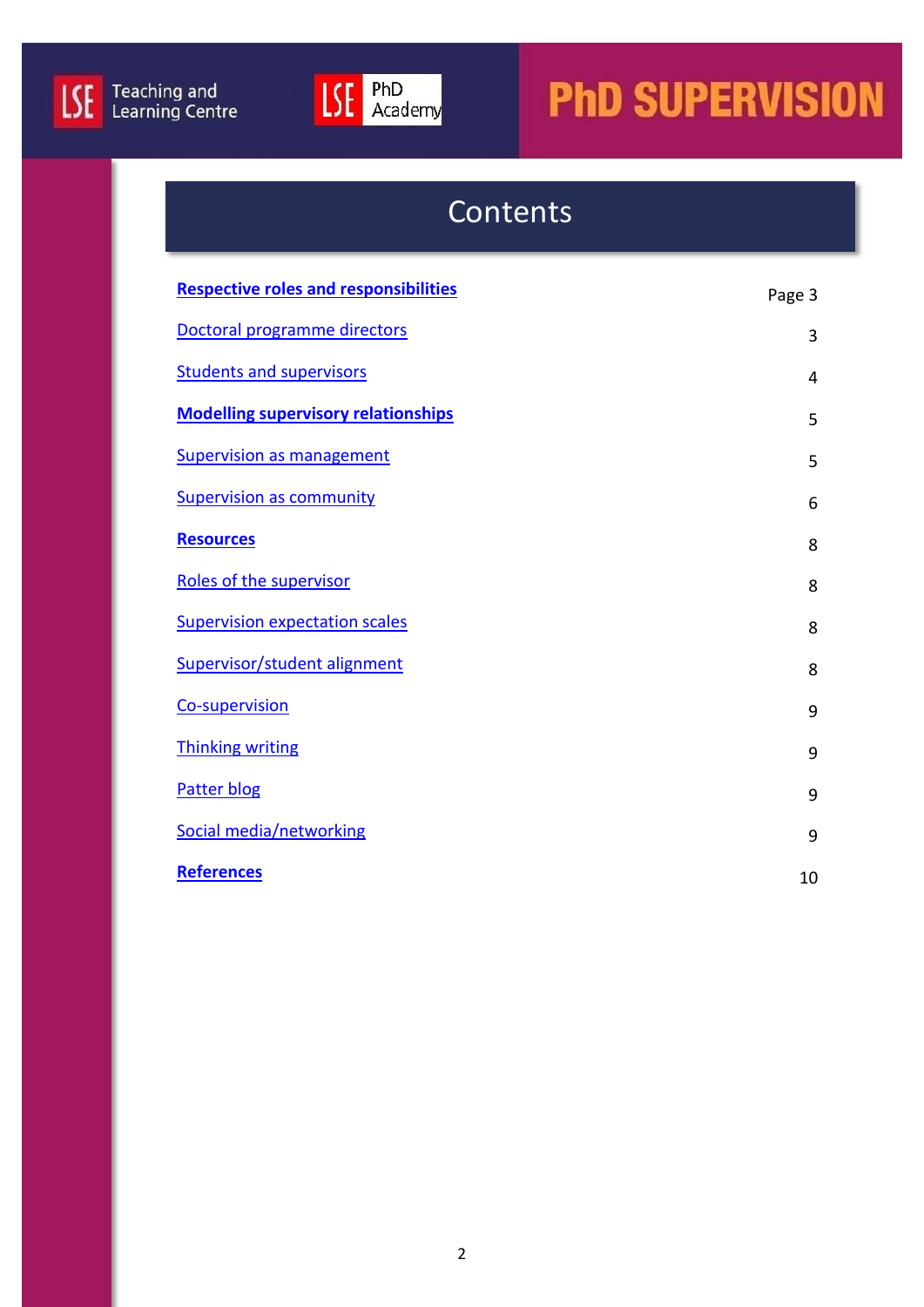



### Respective roles and responsibilities

<span id="page-2-0"></span>

<span id="page-2-1"></span>Image: LSE Image Bank PT2 2593 Image: LSE PhD Academy

#### **Doctoral programme directors**

Within each department, it is the responsibility of the Doctoral Programme Director to ensure that supervisors have the support and resources they require to undertake effective supervision, for example:

- providing supervisors with access to training and development, conferences and seminars;
- arranging teaching relief and adjustment of other departmental responsibilities to take account of the supervisory load;
- ensuring that no supervisor is overloaded with supervisory responsibilities; and,
- ensuring that academics do not have sole supervisory responsibility for research students until they have passed their major review.

In addition, Directors must ensure that doctoral students have the support and resources they require to complete their research degree, for example:

- ensuring that all students have a lead supervisor who is a current full-time member of the academic staff of the School;
- ensuring the orientation of new research students is effectively implemented;
- developing appropriate research training and ensuring that supervisors are monitoring progress effectively; and,
- acting as an advocate for doctoral students in the department.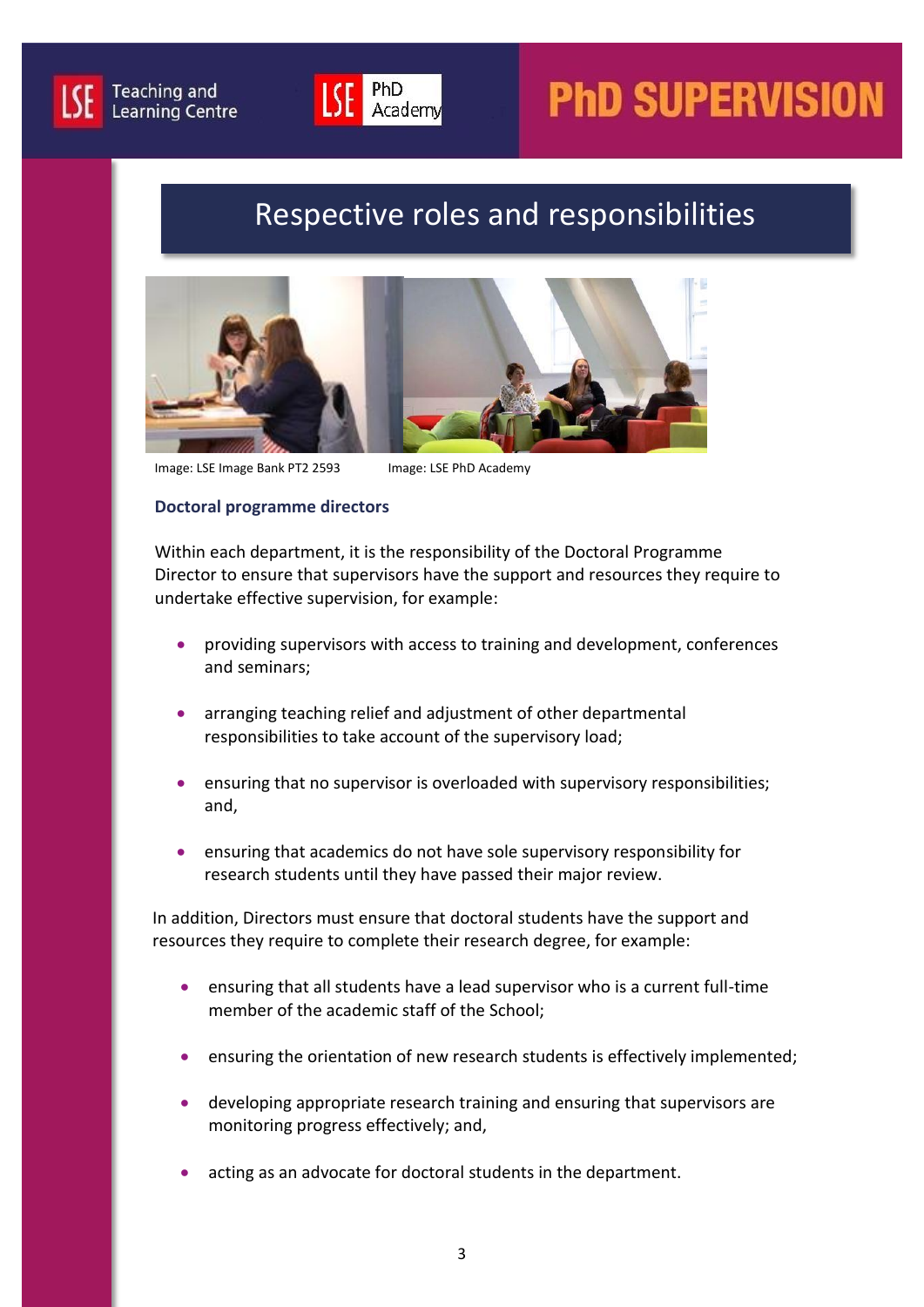

#### <span id="page-3-0"></span>**Students and supervisors**

The [PhD process year by year webpages](http://www.lse.ac.uk/study/PhDAcademy/PhD-Overview-Year-by-Year.aspx) provide further details including links to relevant documentation.

See the table below for more details and useful links.

| Roles and responsibilities              | <b>Resources</b>                                |
|-----------------------------------------|-------------------------------------------------|
| Students and supervisors should         | * Regulations for Research Degrees              |
| familiarise themselves with, and abide  | * Conditions of registration                    |
| by, the relevant School regulations and | * General Academic Regulation                   |
| any additional regulations that may     |                                                 |
| affect the student's registration (e.g. |                                                 |
| Research Council Funding).              |                                                 |
| Students and supervisors should meet    | * PhD log via LSE for you                       |
| regularly to discuss training and       | * LSE events and courses                        |
| development needs and academic          | * <b>ESRC</b> doctoral training centre          |
| progress. They should use the PhD log   | * National Centre for Research Methods training |
| to record meetings, submission          | and events                                      |
| deadlines and post and comment on       | * Statement on editorial help                   |
| written work.                           | * Regulations on assessment offences:           |
|                                         | plagiarism                                      |
|                                         | * Regulations on assessment offences other      |
|                                         | than plagiarism                                 |
|                                         | * LSE Research Ethics Policy                    |
|                                         |                                                 |
| Students and supervisors should work    | * Student charter                               |
| together to sustain a supportive and    | * Anti-bullying and anti-harassment policy      |
| collegial environment.                  | * Support and well-being of PhD students        |
|                                         |                                                 |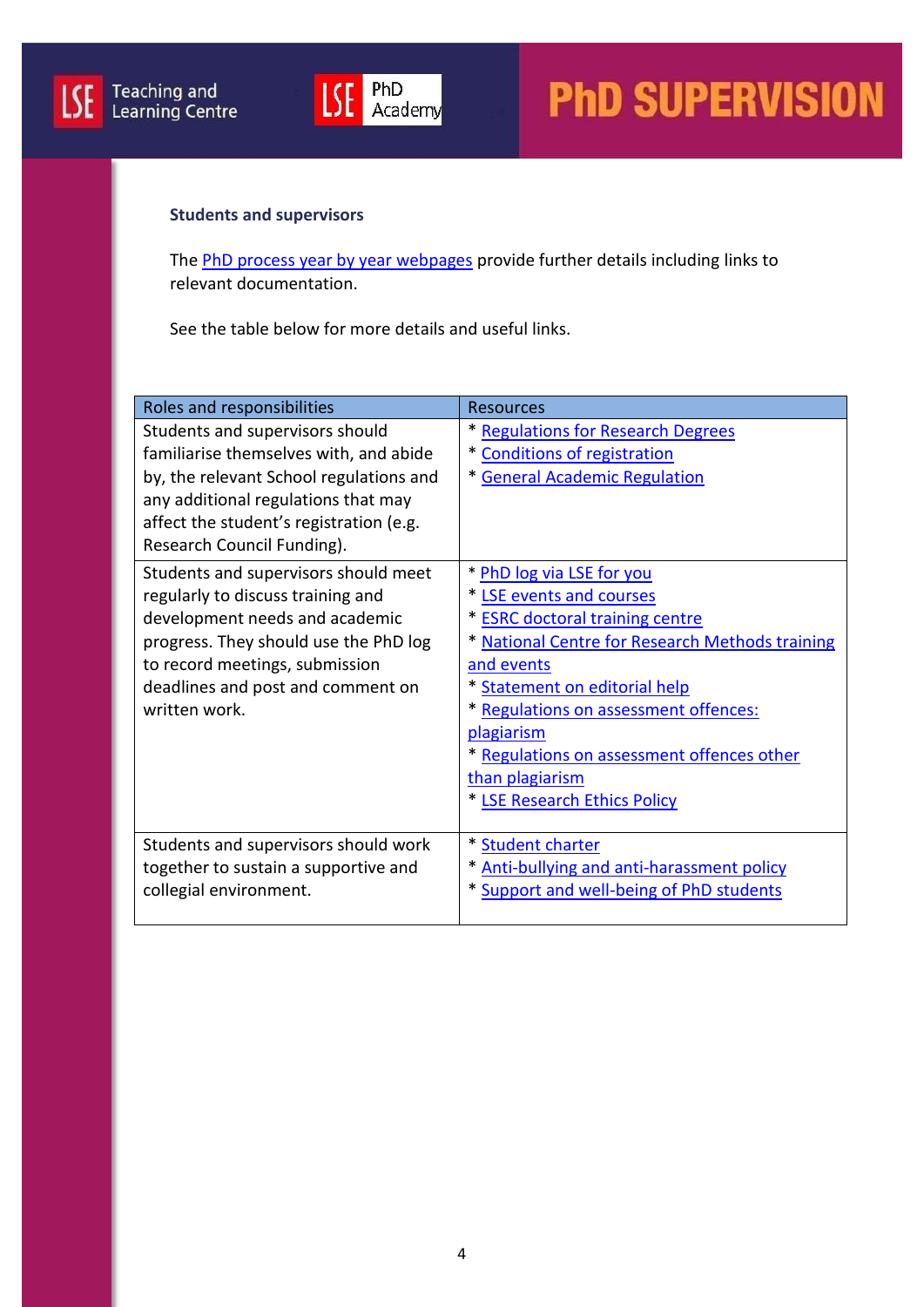



### <span id="page-4-0"></span>Modelling supervisory relationships



Image: Structure<https://flic.kr/p/8RxQTM>

The table in the previous section provides you with an overview of what tasks you are expected to complete as a PhD supervisor, and the links to School resources will help you with the processes that surround doing these tasks.

Traditionally regarded as an adjunct of research, now supervision is seen as a specialised branch of teaching, albeit '...the most complex and subtle form of teaching in which we engage' (Brown and Atkins, 1988, p115). In this section we focus on summarising insights from two strands of pedagogical research that explore the PhD supervisory relationship - supervision as management and supervision as community. These two strands do not represent either/or choices, rather we suggest you will find it useful to draw on each at different stages of the supervision process, and in the final section of these guidance notes we provide resources to support that engagement.

#### <span id="page-4-1"></span>**Supervision as management**

Often drawing on business and project management literature, the focus of this strand is on providing frameworks for thinking through, developing and improving various relationships that impact on the supervision process.



Brown and Atkins (1988) identified a set of roles that supervisors might adopt and suggest that these roles might form a basis for discussing what supervision should be. They also suggested that the framework provides a stimulus for a discussion of which roles should be fulfilled by the supervisor

Image: And so it goe[s https://flic.kr/p/gtLj9Q](https://flic.kr/p/gtLj9Q)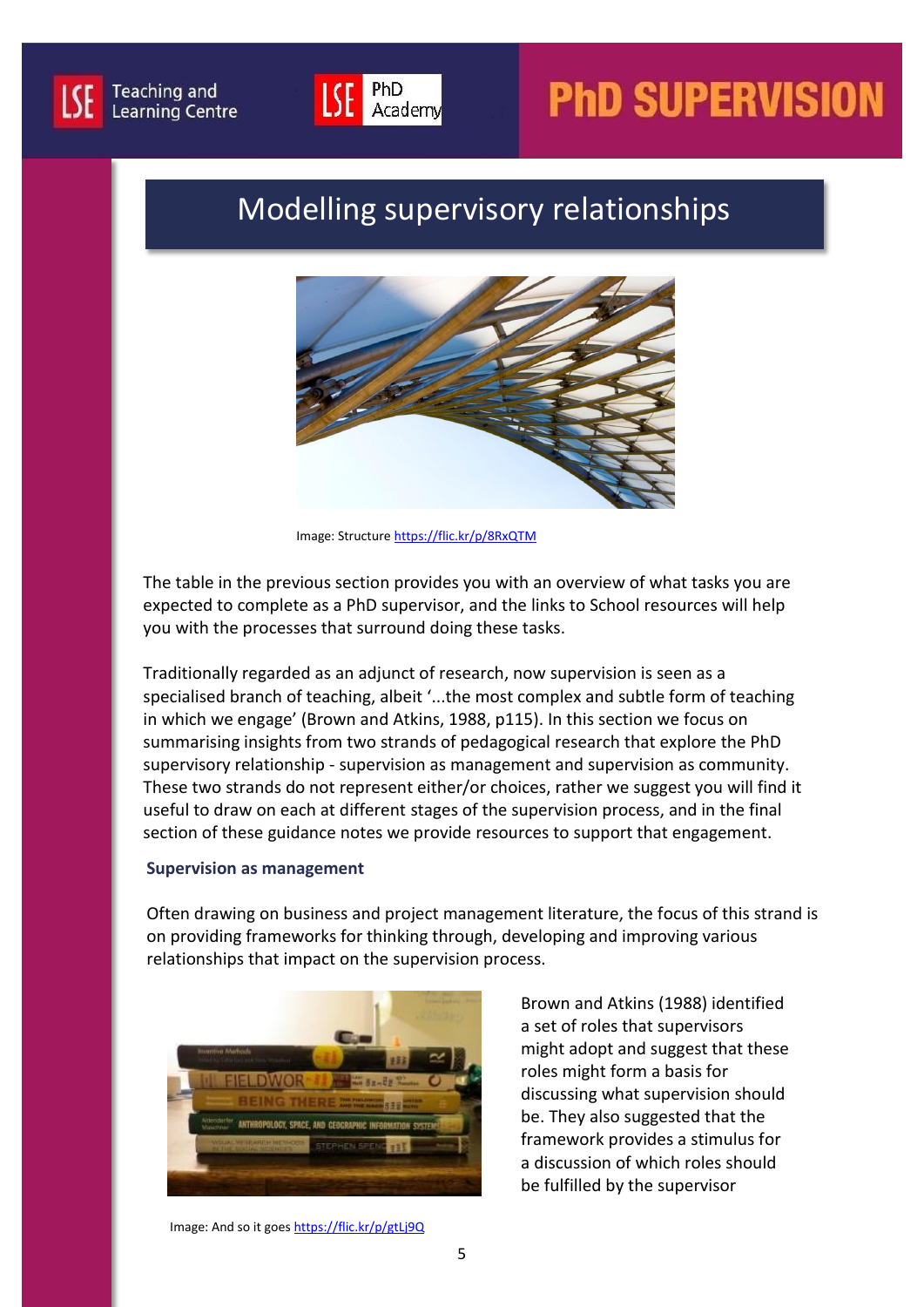

themselves and which might be better delivered by other services. You would find this resource useful for planning PhD supervision at departmental level, not only to clarify expectations of the supervisory role, but to explore what roles might be best fulfilled by the PhD Academy, LSE Life, student peers or other support services within the School.

Another relationship that can complicate, but also enrich, the supervision process is cosupervision. [The Oxford Learning Institute has produced a set of questions](http://supervision.learning.ox.ac.uk/) designed to help co-supervisors to clarify how they will provide support.

Moses (1985) developed a tool for ascertaining expectations of supervision based on a series of contrasting statements, each representing one extreme of a continuum e.g. "It is the advisor's responsibility to select a promising dissertation research topic" and "The student is solely responsible for selecting the dissertation topic". This resource would be useful as a stimulus for discussion during the induction of new supervisors. It will help clarify any areas where the expectations of the Department and the supervisor differ, and may also highlight areas where School regulations allow for less personal discretion with regards to actions to be taken. It would also be possible to use this resource as the basis for a discussion with students at key stages of the PhD process.

The supervisor/student alignment model (Gurr, 2001) focuses on the notion that the aim of any supervisory relationship should be the development of competent autonomy for the student. Gurr argues, however, that the process of achieving competent autonomy differs for each student. These differences may reflect past experiences of study and/or the progress, or otherwise, of their current project. Gurr suggests that regular discussions between the supervisor and the student about the student's progress towards competent autonomy are useful, and suggests a model (reproduced on page 9 of this document) that could be used to facilitate those discussions.

#### <span id="page-5-0"></span>**Supervision as community**

Kiley (2009) argues that in terms of supporting doctoral students it is useful to think of them as performing a 'rite of passage' throughout their research education rather than focusing on the final crossing of a symbolic boundary represented by the completed thesis and the viva. Doctoral students, she argues, practice as 'legitimate peripheral participants' in communities of practice and therefore successful



supervisory relationships should support this participation. One way in which this can be achieved is to ensure that doctoral students are included in formal/informal departmental groups/committees, but other strategies involve a broader interpretation of what it means to 'become' an academic.

Image: Dinner Part[y https://flic.kr/p/6xwdwr](https://flic.kr/p/6xwdwr)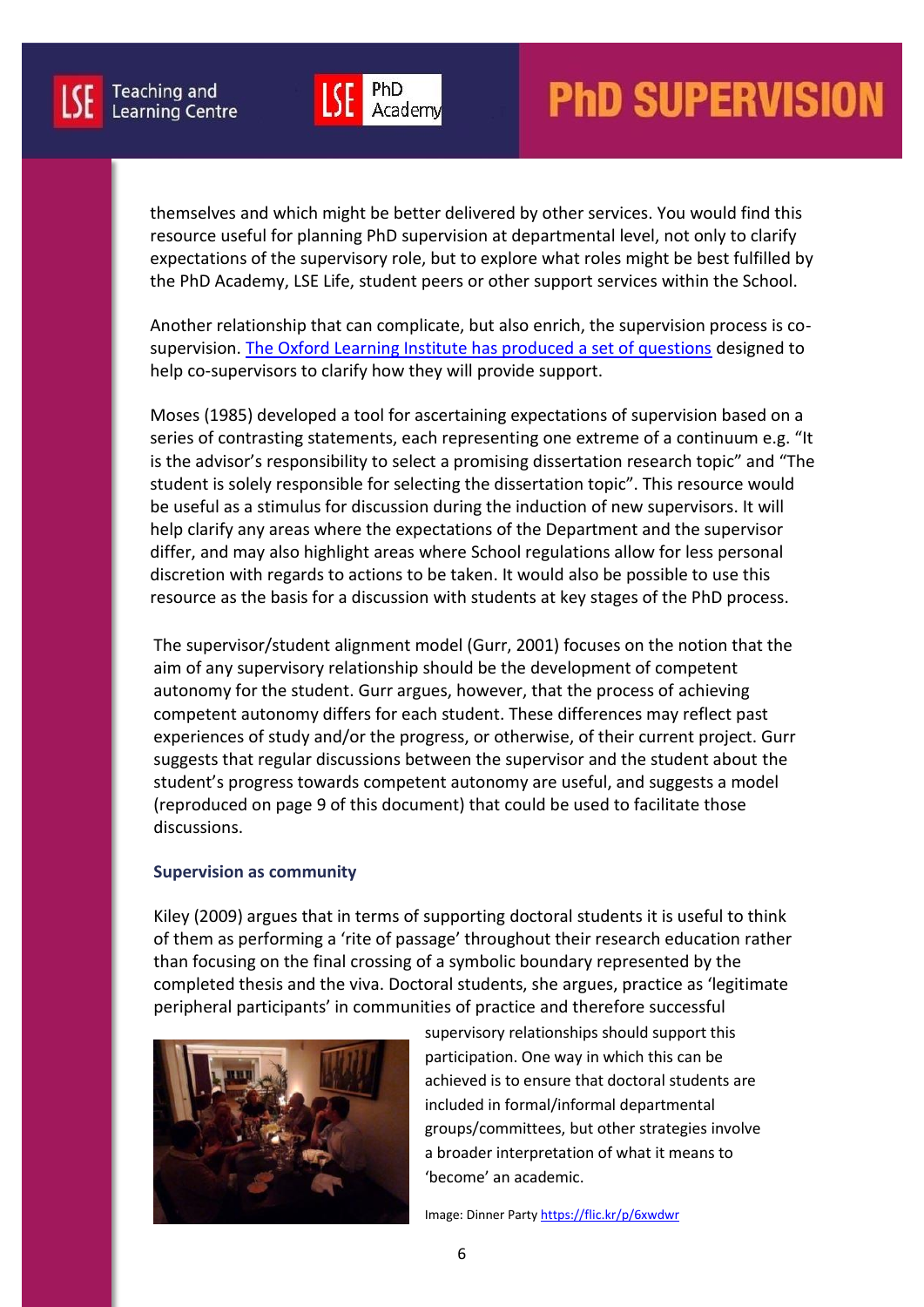Drawing on data collected at workshops conducted in Australia, South Africa, Norway, Canada and the UK Kamler and Thomson (2006) argue that the scholarly practice of writing should be put centre stage in the supervision relationship. They argue all writing that students are required to do during their studentship, rather than just the process of 'writing up', is not only discursive work, but social practice which involves identity work. As such, they argue, we need to provide students with suitable spaces in which to explore their emerging identities as scholars.

#### For example:

#### *Supervisor-initiated reading groups*

Reading groups can be used to support 'reading like a writer' practices that support students in unpacking different practices of scholarship. They might focus either on issues of choreography (e.g. how an argument is being built up through sections of an article, the ways in which paragraph sentences beginnings/endings carry an argument forward) or issues of language use (e.g. identifying uses of metaphor, trope and simile, debating the wording of titles and headings).

#### *Writing-for-publication groups*

Disciplinary communities play a significant role in shaping the discourses surrounding what is considered 'fit for publication', and yet it is often the case that students do not encounter these discursive practices until after they have completed their doctorates. An expectation that students publish throughout their studentships, accompanied by structured support in doing so, can ensure that students have a progressive engagement with their disciplinary community.

#### *Collaborative work with learner academic support services*

Kamler and Thomson do not dismiss 'traditional' style writing skills workshops but they do argue that these need to be articulated in a more positive manner – they should not be 'remedial' in nature or construct the student as deficient. One suggestion they may make is that these skills workshops should be student-led and structured as peer writing groups, with those working in learner academic support and those with disciplinary expertise acting as facilitators. To discuss this approach and the resources available supervisors can contact [the PhD Academy.](http://www.lse.ac.uk/study/PhDAcademy/home.aspx)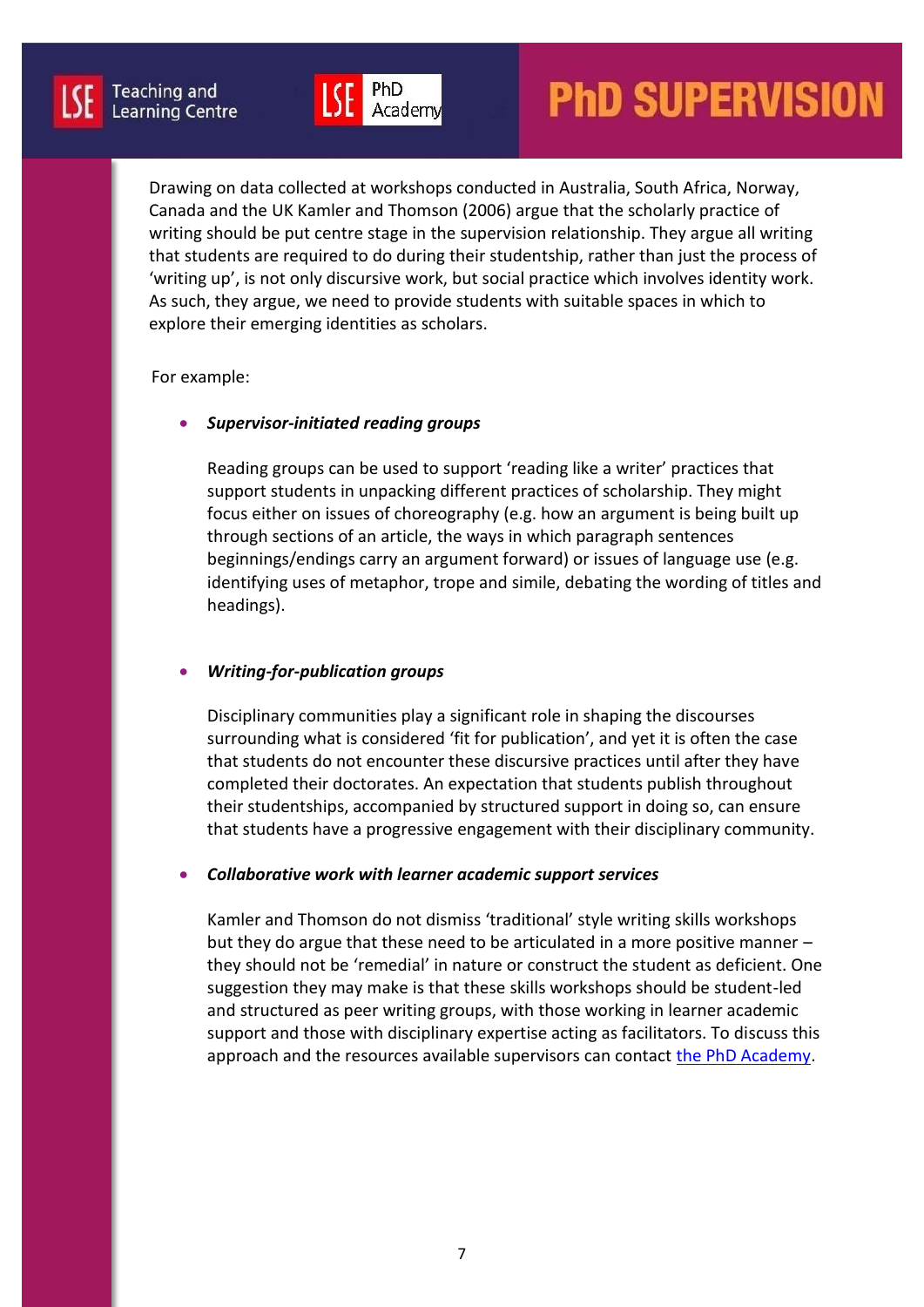



### **Resources**

#### <span id="page-7-1"></span><span id="page-7-0"></span>**Roles of the supervisor**

| Director      | determining topic and method, providing         |
|---------------|-------------------------------------------------|
|               | ideas                                           |
| Facilitator   | providing access to resources or expertise,     |
|               | arranging field-work                            |
| Advisor       | helping to resolve technical problems,          |
|               | suggesting alternatives                         |
| Teacher       | of research techniques                          |
| Guide         | suggesting timetable for writing up, giving     |
|               | feedback on progress, identifying critical path |
|               | for data collection                             |
| Critic        | of design of enquiry, of draft chapters, of     |
|               | interpretations or data                         |
| Freedom giver | authorises student to make decisions,           |
|               | supports student's decisions                    |
| Supporter     | gives encouragement, shows interest,            |
|               | discusses student's ideas                       |
| Friend        | extends interest and concern to non-            |
|               | academic aspects of student's life              |
|               |                                                 |
| Manager       | checks progress regularly, monitors study,      |
|               | gives systematic feedback, plans work           |
| Examiner      | internal examiner, mock vivas, interim          |
|               | progress reports, supervisory board member      |

#### <span id="page-7-2"></span>**Supervision expectation scales**

Stanford University have made available [a recent version of this tool](https://pangea.stanford.edu/programs/eiper/sites/default/files/adv_expectations-VPGE.pdf) and instructions for how it might be used with students, supervisors and doctoral programme directors.

#### <span id="page-7-3"></span>**Supervisor/student alignment**

Working at first independently, both parties plot on a copy of the two-dimensional representation shown below their perception of the current state of the relationship. A supervisory meeting is then arranged to discuss the outcomes, and in particular any differences between the student's and supervisor's perceptions.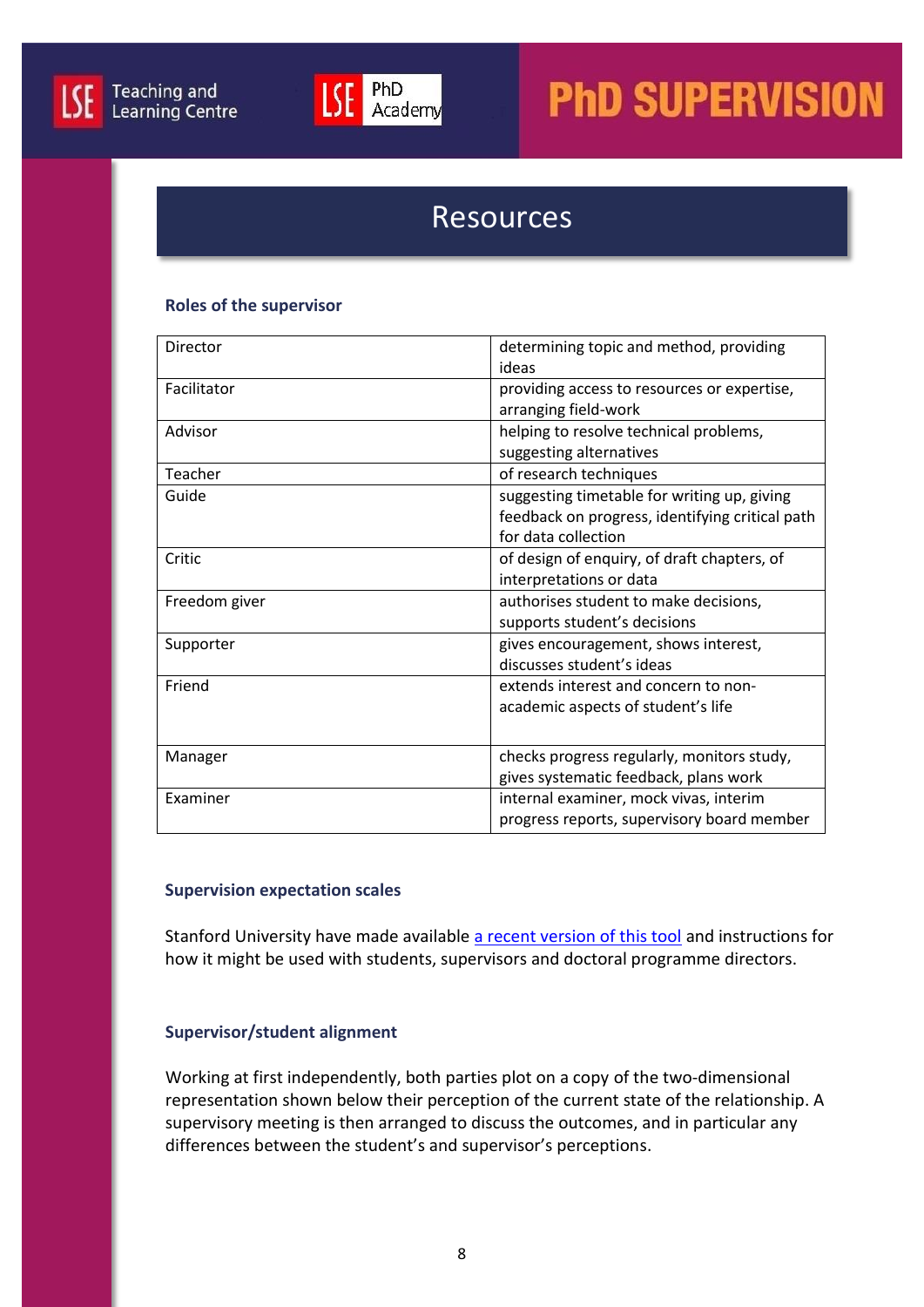

Below is Gurr's two dimensional representation of the "Supervisor/Student Alignment Model" showing outcomes for four combinations of student's state and supervisor's approach, and hypothetical line of alignment over the course of candidature (Figure 2)



PhD

Academy

#### <span id="page-8-0"></span>**Co-supervision**

[The Oxford Learning Institute](http://supervision.learning.ox.ac.uk/) has produced a set of questions designed to help co-supervisors to clarify the how they will work with the student. A written record of responses to these questions could be used throughout the supervision to revisit the issues in light of any changing circumstances.

#### **Thinking Writing**

Th[e Thinking Writing project](http://www.thinkingwriting.qmul.ac.uk/ideas) is not aimed specifically at PhD students/supervisors, but the writing activities highlighted on their website could be used as stimuli for group/collaborative writing activities.

#### <span id="page-8-1"></span>**Patter blog**

Pat Thomson, co-author of *Helping doctoral students write: Pedagogies for supervision* runs [this blog, which contains helpful writing resources both for students and supervisors.](https://patthomson.net/)

#### <span id="page-8-2"></span>**Social media/networking**

Social media have provided the impetus for the development of a number of support networks for doctoral students, in many cases as part of the wider academic community. Focusing specifically on writing, '[Shut up and Write Tuesdays](https://suwtuesdays.wordpress.com/)' runs on the first and third Tuesday of the month across three time zones, sharing writing goals, achievements during the session and peer encouragement via Twitter.

There are also a number of Twitter hashtags that bring together resources specifically for PhD students or for the wider academic community e.g. #AcWri, #PhDChat.

The LSE Impact Blog provides [a list of favourite academic tweeters by discipline](http://blogs.lse.ac.uk/impactofsocialsciences/2011/09/02/academic-tweeters-your-suggestions-in-full/) and [an](http://blogs.lse.ac.uk/politicsandpolicy/twitter-guide/)  [introduction to using Twitter in an academic context.](http://blogs.lse.ac.uk/politicsandpolicy/twitter-guide/)